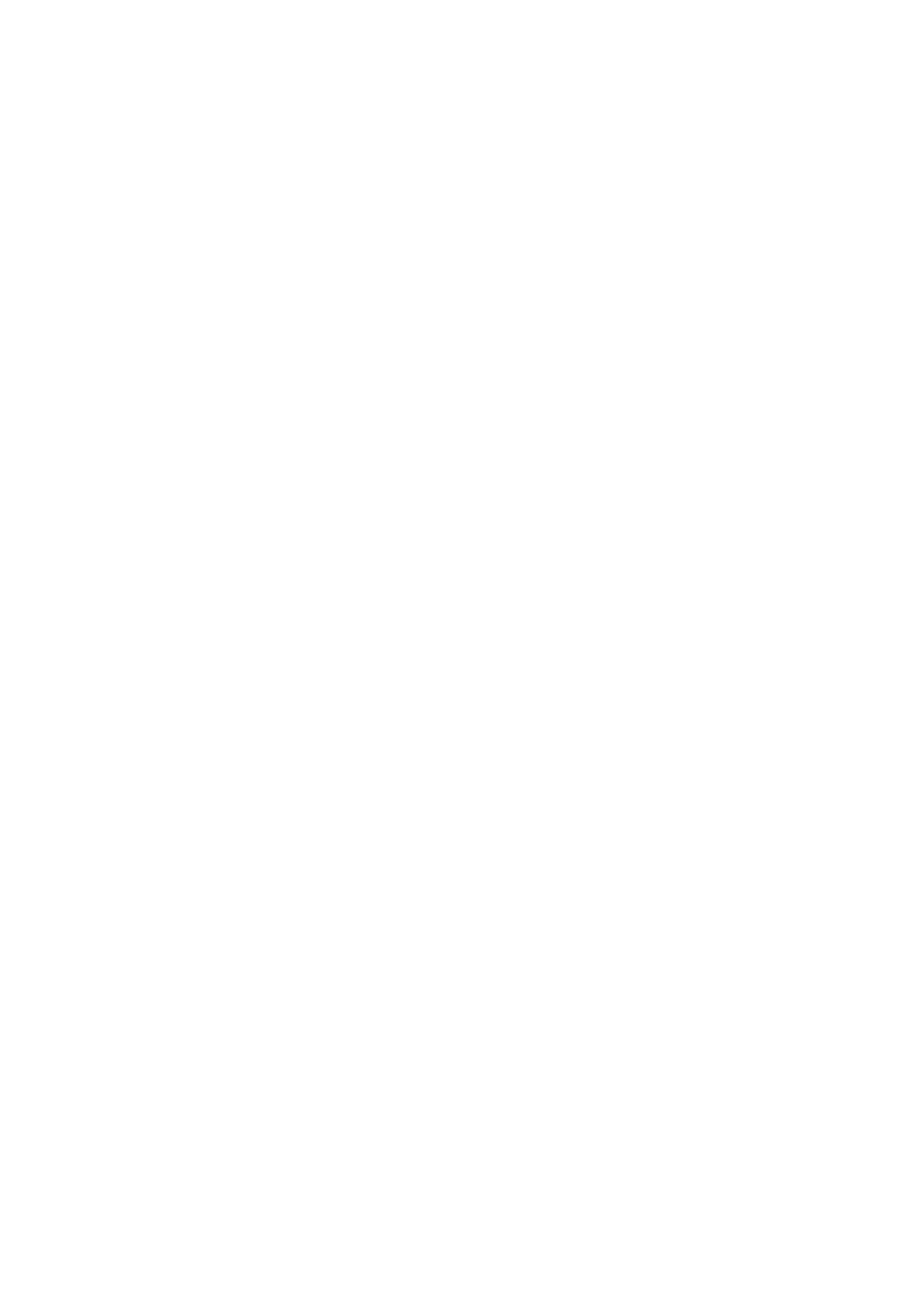#### **Claim length as a value predictor of a patent**

May 2016

Yoshimi Okada<sup>a\*</sup>, Yusuke Naito<sup>a</sup>, Sadao Nagaoka<sup>b</sup>

<sup>a</sup> Hitotsubashi University, Institute of Innovation Research, 2-1 Naka, Kunitachi, Tokyo 186-8601, Japan

b Tokyo Keizai University, 1-7-34 Minamicho, Kokubunji, Tokyo 185-0021, Japan

### **Abstract**

The claim of a patent defines the scope of patent right and provides crucial information on patent value. However, most empirical research uses only the number of claims as an indicator of patent value. We show that the breadth of a claim of Japanese patents, measured by the inverse of claim length, has significant explanatory power for patent value measured by applicant forward citations. Indeed, the explanatory power of claim breadth is comparable with that of the number of cla ims. The pred ictive power of cl aim breadth is st able for all quantiles in the discrete technology area, while it is far more significant for top-ranked patents in the complex technology area.

*Keywords*: Claim length, patent value, quantile regression, discrete technology, complex technology, applicant forward citation *JEL classification*: O34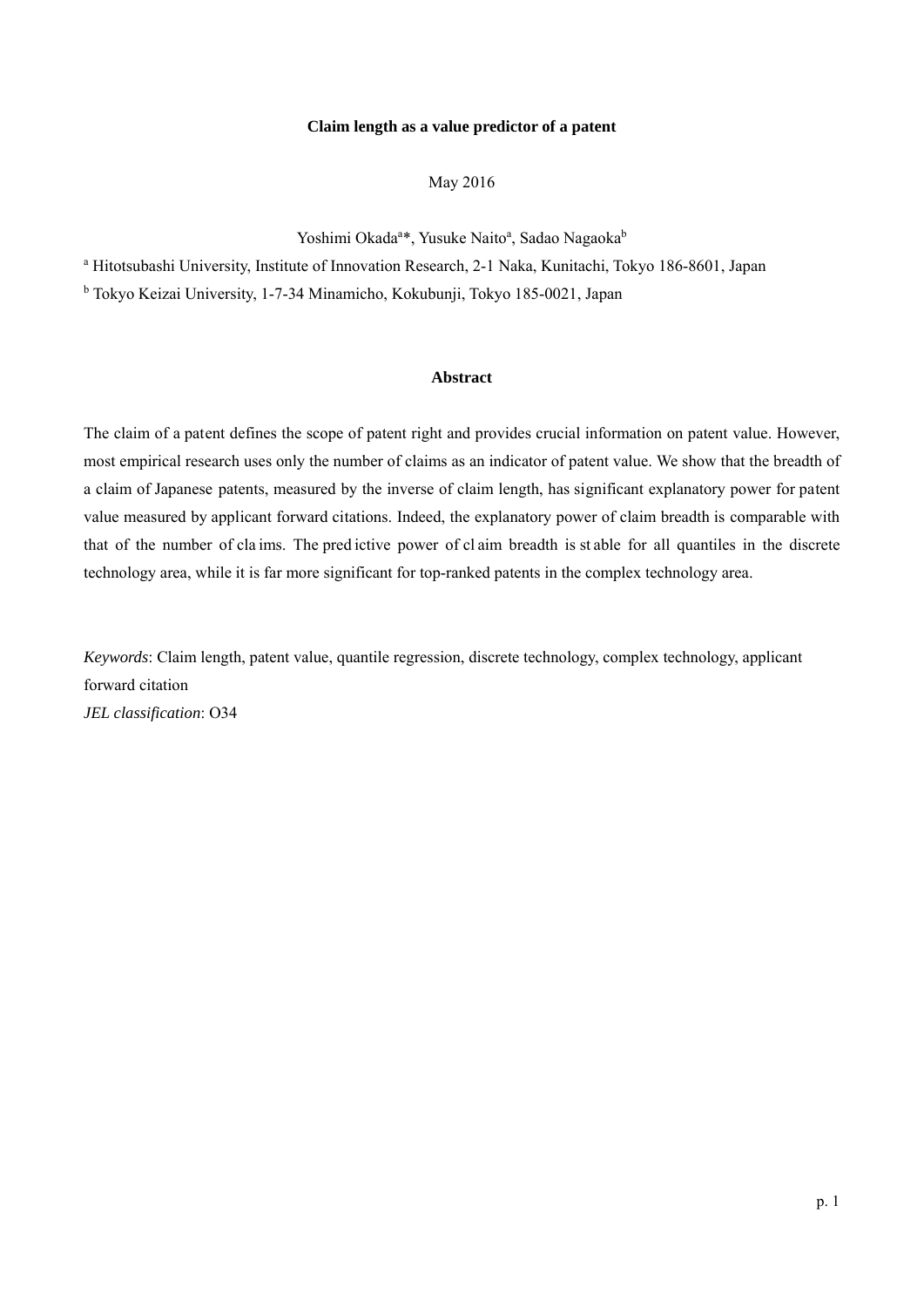### **1. Introduction**

The scope of patent rights is described by "claims," which should therefore provide crucial information on patent value. However, the e xisting empirical research predominantly uses only t he number of clai ms to assess pat ent value. For e xample, Lanjouw and Schankerman (2004) use the number of cl aims in ad dition to forward and backward citations and family size as value indicators.

 The higher the number of elements limiting the scope of the patent right, the longer the claim. We expect that the claim length is negatively correlated with the breadth of the patent's scope, and therefore, the patent value. Moreover, the predictive power of claim length is likely to differ between the complex technology and discrete technology areas, $<sup>1</sup>$  since the value of a pioneer patent with a broad claim is likely to depend heavily to what extent</sup> complementary patents will emerge in t he complex technology area (but not in the discrete technology area). However, except for Jansen (2009), to the best of our knowledge, there are no systematic studies on claim length with regard to patent value. Jansen (2009) examined the relationship between patent value and claims by investigating around 2700 European patents. He concluded that the length of ind ependent claims<sup>2</sup> was not a significant predictor of patent value, contrary to practitioners' views.

 This study aims to uncover how the length of an independent claim predicts patent value and how such predictive power differs between the complex technology and discrete technology areas.

### **2. Data construction**

-

Generally, the first independent claim conveys the broadest inventive concept. We therefore focused on this claim. Because the Japanese language does not use spaces between words and it is hard to count the number of words, we used the number of characters instead of the number of words for the metric of claim length. Hereinafter, "claim length" denotes the number of characters in the first claim. We measured the breadth of the claim by the inverse of claim length and referred to it as "claim breadth."

 We prepared our data sets from Japanese patent databases purchased from Artificial Life Laboratory, Inc., which covers all text data of patent publications as well as applicant citation data. In order to identify self- and non-self-citations, we utilized the dictionary of all major Japanese company names and the connection table for patent application provided by the National Institute of Science and Technology Policy (NISTEP) and considered only those patents filed by the applicants identified by the NISTEP database. Further, we used PATSTAT (2014 Autumn, the European Patent Office) to obtain US patent family data.

 Since the relationship between claim length and patent value may differ significantly between product and process patents, we developed a program to divide patents into categories of "product" and "process."<sup>3</sup> Since product inventions accounted for more than 80% of patents,<sup>4</sup> we focused on product patents.

 We restricted our assessment to patents filed between January 1991 and August 2002. The end limit was set to eliminate the influence of patent law change relating to disclosure of prior arts. The beginning limit was set

 $1$  Cohen et al. (2000), for example, show how appropriability conditions differ between these two areas.

<sup>&</sup>lt;sup>2</sup> Claims that define all the essential components of the invention by itself are called "independent claims."

<sup>&</sup>lt;sup>3</sup> The randomly chosen 150 samples showed no errors.

<sup>&</sup>lt;sup>4</sup> The rates of product invention by technology are as follows: Total, 81.4%; Complex, 82.8%; Discrete, 78.3%;

Computers & Communications, 85.8%; E & E, 79.1%; Mechanical, 84.5%; Chemical, 65.5%; Drugs and Medical, 90.9%; and Others, 83.4%.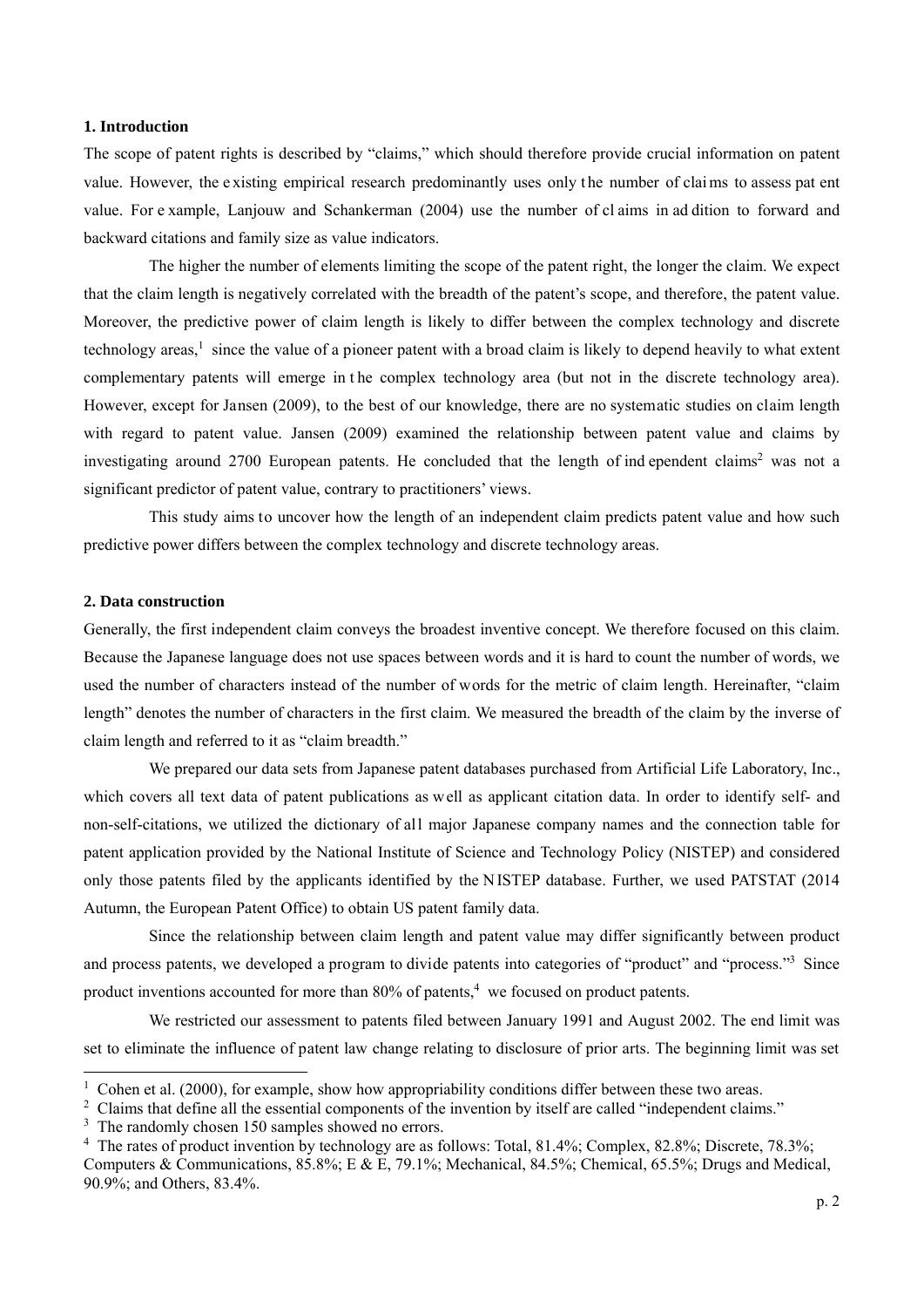because of the availability of text data. For simplicity, we eliminated the divisional applications from our data sets.

We divided the technological fields into six large categories: "Chemical (Chem.)," "Computers  $\&$ Communications (C & C)," "Drugs and Medical (D & M)," "Electrical & El ectronic (E & E)," "Mechanical (Mech.)," and "Others" (see the appendix Table A.1 for the International Patent Classification (IPC) correspondence table). "C & C," "E & E," and "Mech." belong to the complex technology area, and "Chem.," "D & M" and "Others," the discrete technology area.

 We eliminated the patents involving chemical formulae, mathematical formulae, and/or tables in the first claim, utilizing "tag information" and its ilk; the crucial part of the patent right is provided by image data rather than text data in these patents. The amount of eliminated data was less than 5% in each field except for Chem.<sup>5</sup>

 Figure 1 shows the distribution of the natural logarithm of claim breadth of product patents aggregated by all fields. Its shape is similar to that of a normal distribution.



**Figure 1 Distribution of the natural logarithm of claim breadth (-ln(claim length)) of product patents aggregated by all fields**

#### **3. Estimation model**

-

We used ordinary least squares (OLS) as well as quantile regressions, which can accommodate the possibility of the value of a patent with broad claims having high variance. We used the number of forw ard citations as a value indicator. We assessed how claim breadth can be utilized to predict the number of forward citations, adding to the predictive power of the combination of all conventionally used major indicator variables, including the number of claims. Specifically, we used the following model, where  $Q_x$  is the *x* quantile or mean.

<sup>&</sup>lt;sup>5</sup> The rates of the eliminated data are: all, 3.9%; Complex, 1.8%; Discrete, 9.0%; C & C, 0.4%; Mech., 1.0%; Others, 1.1%; E & E, 3.6%; D & M, 4.8%; and Chem., 25.9%.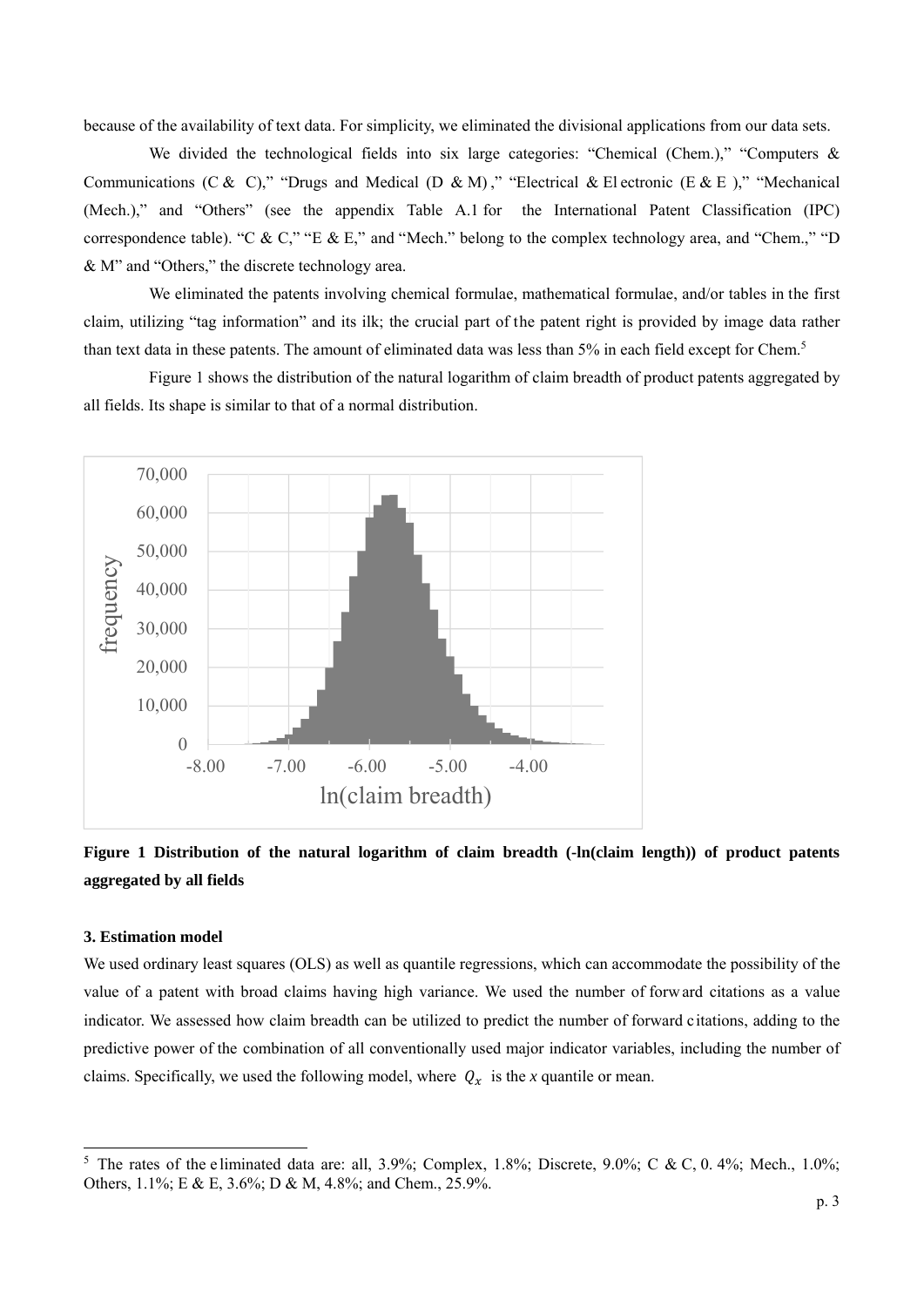$Q_x(ln_Num_Forward_Citation|explanatory\ variables) = \beta_0 ln_Clain\_breadth + \beta_1 ln_N_Clain_S$ +  $\beta_2$ ln\_N\_inventors +  $\beta_3$ US1EP1\_dummy +  $\beta_4$ US1EP0\_dummy +  $\beta_5$ US0EP1\_dummy  $+ \beta_6 \ln N_B$ nonself\_Citn  $+ \beta_7 \ln N_B$ self\_Citn  $+ \beta_8 ln_N_B$ ttl\_ExCitn  $+ \beta_9 ln_N_B$ ttl\_CoCitn  $+\beta_{10}$ subseq\_appln\_dummy  $+\beta_{11}$ co\_ownship\_dummy

 $+ \beta_{\text{year}}$  effective\_filing\_year\_dummies  $+ \beta_{\text{tech}}$  tehnology\_dummies

 $+ \beta_{year,tech}$  effective\_filing\_year\_dummies  $\times$  technology\_dummies +  $\varepsilon$  (1)

The meanings of the variables are shown in Table 1.

| Variable                | Meaning                                                                                                        | Complex: N=601,474 |           | Discrete: N=231,858 |          |
|-------------------------|----------------------------------------------------------------------------------------------------------------|--------------------|-----------|---------------------|----------|
|                         |                                                                                                                | Mean               | Std. Dev. | Mean                | Std. Dev |
| In_Num_Forward_Citation | logarithm of "the number of forward citations $+1$ "                                                           | 0.553              | 0.733     | 0.605               | 0.775    |
| ln_claim_breadth        | logarithm of the inverse of claim length                                                                       | $-5.78$            | 0.506     | $-5.51$             | 0.614    |
| $ln_N_{clains}$         | logarithm of the number of claims                                                                              | 1.18               | 0.818     | 1.05                | 0.763    |
| $ln_N$ _inventors       | logarithm of the number of inventors                                                                           | 0.586              | 0.603     | 0.745               | 0.601    |
| US1EP1_dummy            | 1 if both the corresponding US patent and the<br>corresponding EP application exist; otherwise, 0              | 0.0933             | 0.291     | 0.0681              | 0.252    |
| US1EP0_dummy            | 1 if there is a corresponding US patent but no<br>corresponding EP application; otherwise, 0                   | 0.143              | 0.350     | 0.046               | 0.209    |
| US0EP1_dummy            | 1 if there is no corresponding US patent and there<br>is an EP patent application; otherwise; 0                | 0.00816            | 0.0900    | 0.00995             | 0.0993   |
| ln_N_Bnonself_Citn      | logarithm of "the number of backward<br>non-self-citations $+1$ "                                              | 0.272              | 0.489     | 0.345               | 0.580    |
| $ln_N_Bself_C$ itn      | logarithm of "the number of backward<br>self-citations $+1$ "                                                  | 0.143              | 0.354     | 0.180               | 0.391    |
| ln_N_Bttl_ExCitn        | logarithm of "the number of "examiner citations +<br>1"                                                        | 1.28               | 0.638     | 1.15                | 0.675    |
| ln_N_Bttl_CoCitn        | logarithm of "the number of backward citations<br>cited both by the applicant and the patent examiner<br>$+1"$ | 0.101              | 0.268     | 0.124               | 0.300    |
| subseq_appln_dummy      | 1 when subsequent divisional applications exist;<br>otherwise; 0                                               | 0.0406             | 0.197     | 0.0414              | 0.199    |

### **Table 1 Descriptive statistics for the data**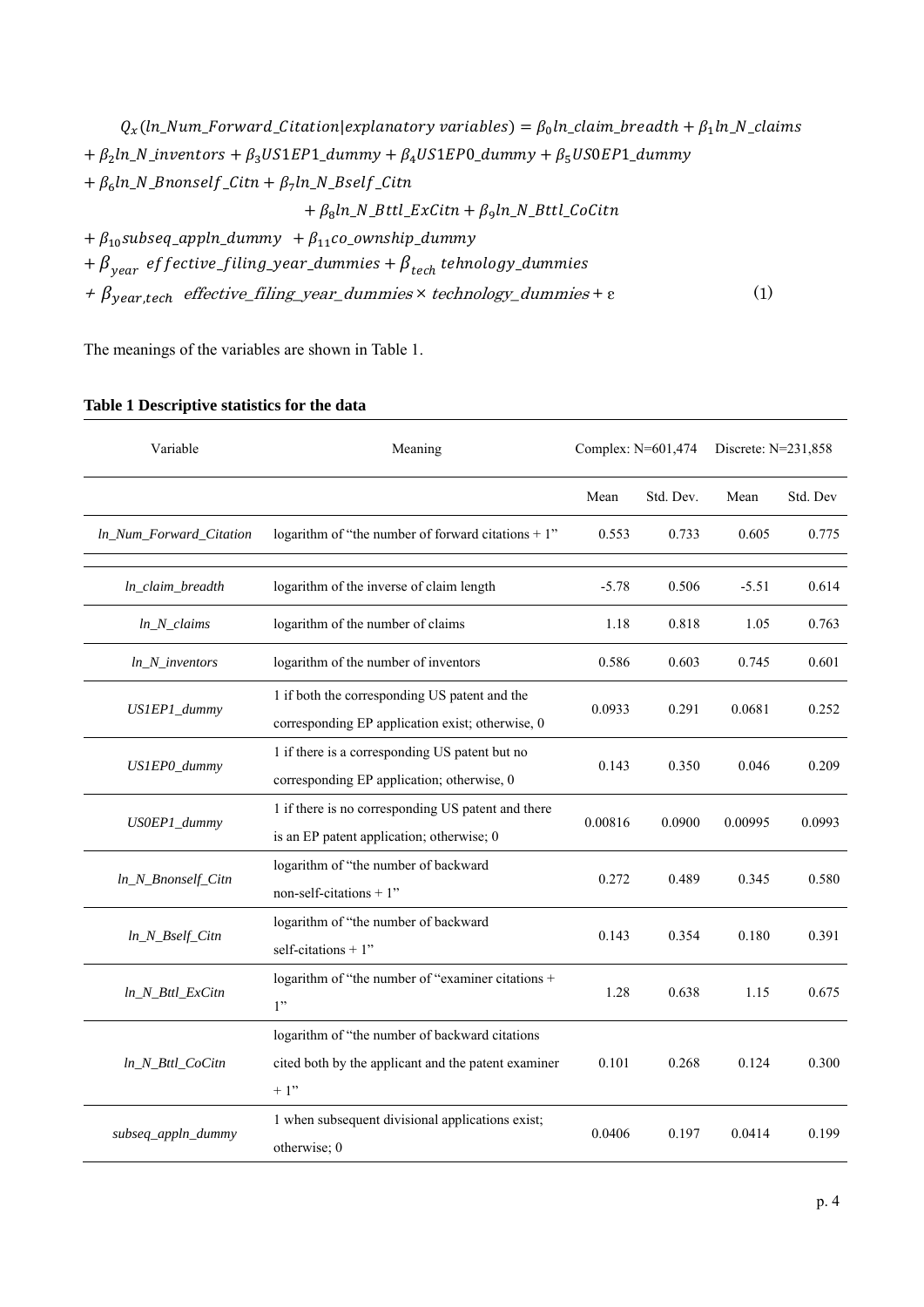| co_ownship_dummy | 1 if the patent is jointly held; 0 if the patent holder<br>is single | 0.0613 | 0.240 | 0.0705 | 0.256 |
|------------------|----------------------------------------------------------------------|--------|-------|--------|-------|
|                  | effective filing year dummy earliest priority year of application    |        |       |        |       |
| technology dummy | 6 Categories                                                         |        |       |        |       |
|                  |                                                                      |        |       |        |       |

## **4. Results and discussion**

Table 2 shows the summary results for complex and discrete technology areas.

# **Table 2 Summary results of the regression**

| Dependent variable: ln_Num_Forward_Citation |              |                 |                 |                 |             |                 |                 |                 |  |
|---------------------------------------------|--------------|-----------------|-----------------|-----------------|-------------|-----------------|-----------------|-----------------|--|
|                                             | complex      |                 |                 |                 | discrete    |                 |                 |                 |  |
| <b>VARIABLES</b>                            | <b>OLS</b>   | .99<br>quantile | .90<br>quantile | .70<br>quantile | <b>OLS</b>  | .99<br>quantile | .90<br>quantile | .70<br>quantile |  |
| ln_claim_breadth                            | $.0146***$   | $.154***$       | $.0406***$      | $.00623***$     | $.0544***$  | $.0694***$      | $.0815***$      | $.0621***$      |  |
|                                             | (.00192)     | (.0111)         | (.00437)        | (.00197)        | (.00283)    | (.0150)         | (.00598)        | (.00308)        |  |
| $ln_N_{clains}$                             | $.0741***$   | $.165***$       | $.128***$       | .0648***        | .0738***    | $.155***$       | $.123***$       | .0727***        |  |
|                                             | (.00133)     | (.00739)        | (.00296)        | (.00144)        | (.00229)    | (.0123)         | (.00503)        | (.00257)        |  |
| $ln_N$ _inventors                           | $.0710***$   | $.169***$       | $.132***$       | .0664***        | .0605***    | $.118***$       | $.105***$       | .0552***        |  |
|                                             | (.00166)     | (.00914)        | (.00375)        | (.00197)        | (.00270)    | (.0152)         | (.00614)        | (.00305)        |  |
| US1EP1_dummy                                | $.201***$    | .499***         | $.363***$       | $.305***$       | $.300***$   | .529***         | .478***         | $.421***$       |  |
|                                             | (.00388)     | (.0233)         | (.00933)        | (.00482)        | (.00814)    | (.0431)         | (.0162)         | (.0100)         |  |
| US1EP0_dummy                                | $.115***$    | .266***         | $.205***$       | $.167***$       | $.160***$   | $.270***$       | .298***         | $.204***$       |  |
|                                             | (.00293)     | (.0169)         | (.00655)        | (.00578)        | (.00859)    | (.0359)         | (.0204)         | (.0131)         |  |
| US0EP1_dummy                                | $.0878***$   | $.137***$       | $.152***$       | $.135***$       | $.123***$   | $.252***$       | .188***         | $.211***$       |  |
|                                             | (.0111)      | (.0177)         | (.0238)         | (.0232)         | (.0182)     | (.0737)         | (.0435)         | (.0321)         |  |
| ln_N_Bnonself_Citn                          | $.145***$    | .419***         | $.263***$       | $.177***$       | $.136***$   | .298***         | $.224***$       | $.175***$       |  |
|                                             | (.00257)     | (.0121)         | (.00553)        | (.00407)        | (.00357)    | (.0212)         | (.00762)        | (.0045)         |  |
| $ln_N_Bself_C$ itn                          | .0896***     | .348***         | $.172***$       | $.101***$       | .0781 ***   | $.130***$       | $.117***$       | .0916***        |  |
|                                             | (.00370)     | (.0178)         | (.00737)        | (.00485)        | (.00499)    | (.0274)         | (.0103)         | (.00534)        |  |
| ln_N_Bttl_ExCitn                            | $.0721***$   | $.200***$       | $.134***$       | .0593***        | $.0616***$  | $.161***$       | $.115***$       | .0555***        |  |
|                                             | (.00156)     | (.00908)        | (.00357)        | (.00153)        | (.00263)    | (.0143)         | (.00588)        | (.00302)        |  |
| ln_N_Bttl_CoCitn                            | $-0.0549***$ | $-.240***$      | $-134***$       | $-.0748***$     | $-.0208***$ | $-.160***$      | $-.0531***$     | $-.0178**$      |  |
|                                             | (.00442)     | (.0250)         | (.00964)        | (.00645)        | (.00669)    | (.0357)         | (.0135)         | (.00786)        |  |
| subAppln_dummy                              | $.340***$    | $.751***$       | $.577***$       | .467***         | $.345***$   | .853***         | $.611***$       | .452***         |  |
|                                             | (.00623)     | (.0293)         | (.0132)         | (.0094)         | (.0101)     | (.0521)         | (.0208)         | (.0128)         |  |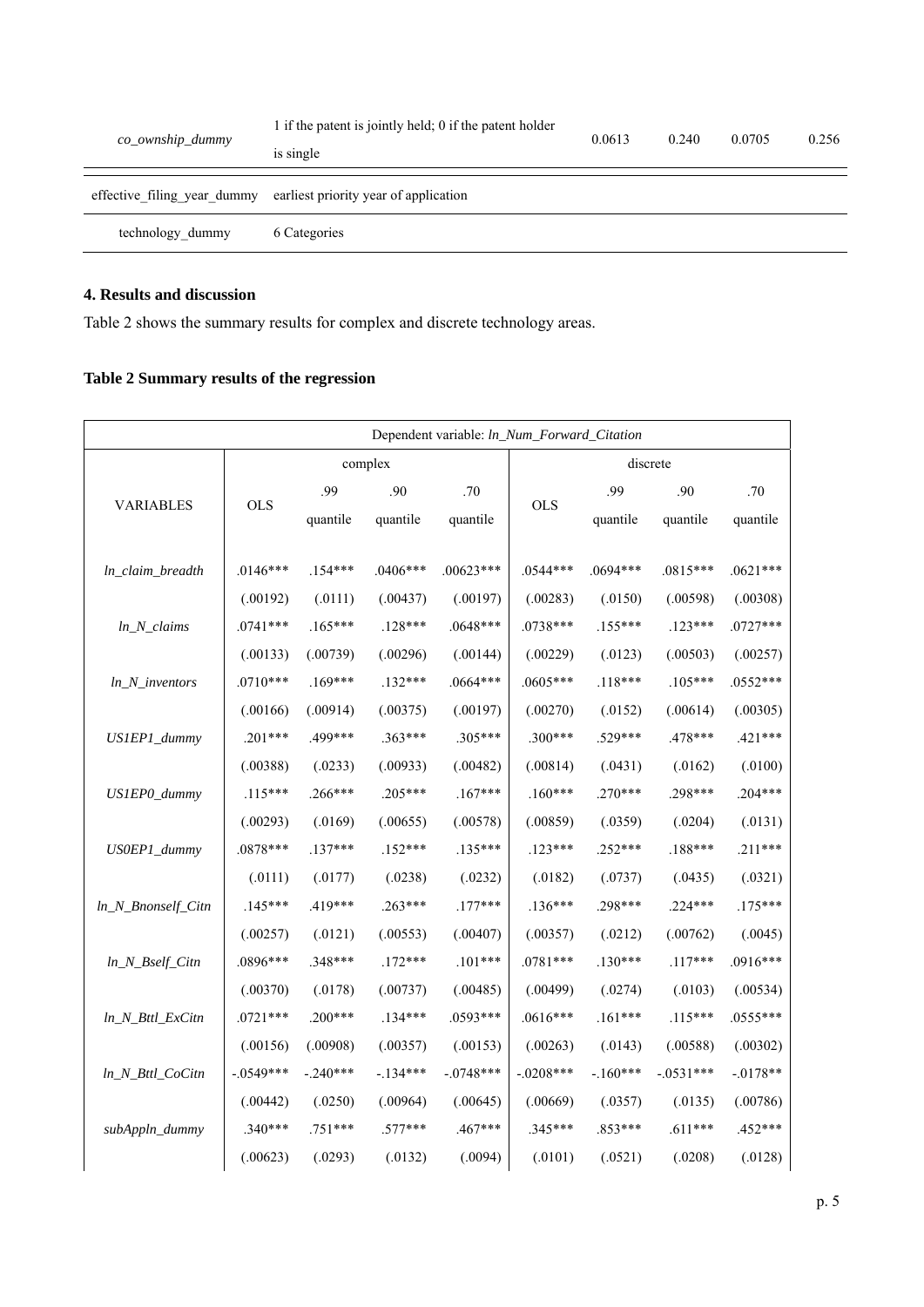| co_ownship_dummy               | $-.0270***$ | $-.0588**$ | $-.0637***$ | $-0.0292***$ | $-.00460$ | $-.0534$ | .00222  | $-0.0105*$ |
|--------------------------------|-------------|------------|-------------|--------------|-----------|----------|---------|------------|
|                                | (.00393)    | (.0293)    | (.00883)    | (.00412)     | (.00625)  | (.0381)  | (.0133) | (.00598)   |
|                                |             |            |             |              |           |          |         |            |
| eff_filing_year                | yes         | yes        | yes         | yes          | yes       | yes      | yes     | yes        |
| tech                           | yes         | yes        | yes         | yes          | yes       | yes      | yes     | yes        |
| $eff\_fill$ gear $\times$ tech | yes         | yes        | yes         | yes          | yes       | yes      | yes     | yes        |
|                                |             |            |             |              |           |          |         |            |
| R-squared                      | .0686       |            |             |              | .0972     |          |         |            |
| adjusted R-Squared             | .0685       |            |             |              | .0970     |          |         |            |

Note. Robust standard errors in parentheses. \*\*\*  $p < 0.01$ , \*\*  $p < 0.05$ , \*  $p < 0.10$ 

-

According to the results of the OLS estimation, the signs of the coefficients for claim breadth are positive and statistically highly significant in the two areas. Thus, claim breadth has a significant explanatory power for patent value, controlling for the e xisting indicators.<sup>6</sup> Its explanat ory power in t he complex technology area, however, is only one-third of that in the discrete technology area (0.015 vs. 0.054). Conversely, the values of the coefficients for number of cla ims are si milar (0.074) and statistically significant in both areas. Although the explanatory power of clai m breadth is smaller than that of the number of clai ms, it is co mparable even if we consider the size of the standard deviations of claim breadth and number of claims (0.51 (0.61) and 0.82 (0.76) respectively in the complex (discrete) technology area).

 The results of the quantile regressions reveal that the predictive power of claim breadth rises significantly with quantiles in the complex technology area (the highest  $(0.15)$  in the 0.99 quantile; negligible  $(0.006)$  for the 0.70 quantile), while it is stable for all quantiles in the discrete technology area. Conversely, the predictive power of the number of claims is relatively stable across all quantiles in both areas. Figure 2 compares the explanatory power of claim breadth relative to that of number of claims. It increases from 10% to 93% in the complex technology area (0.70 quantile to 0 .99 quantile) and declines from around 85% to 45% in the discrete technology area. In the complex technology area, the value of a patent with a broad claim has high variance; the broader the inventive concept, the more frequently the patent will be ranked in the top 1% of c ommonly cited patents. The variance remains relatively constant in the discrete technology area.

<sup>&</sup>lt;sup>6</sup> Jansen (2009) could not discover the predictive power of claim length possibly because his estimation was based on the mean effect of the indicators on the ranking of the value of a relatively small size of patents (2700), mostly in the complex technology area.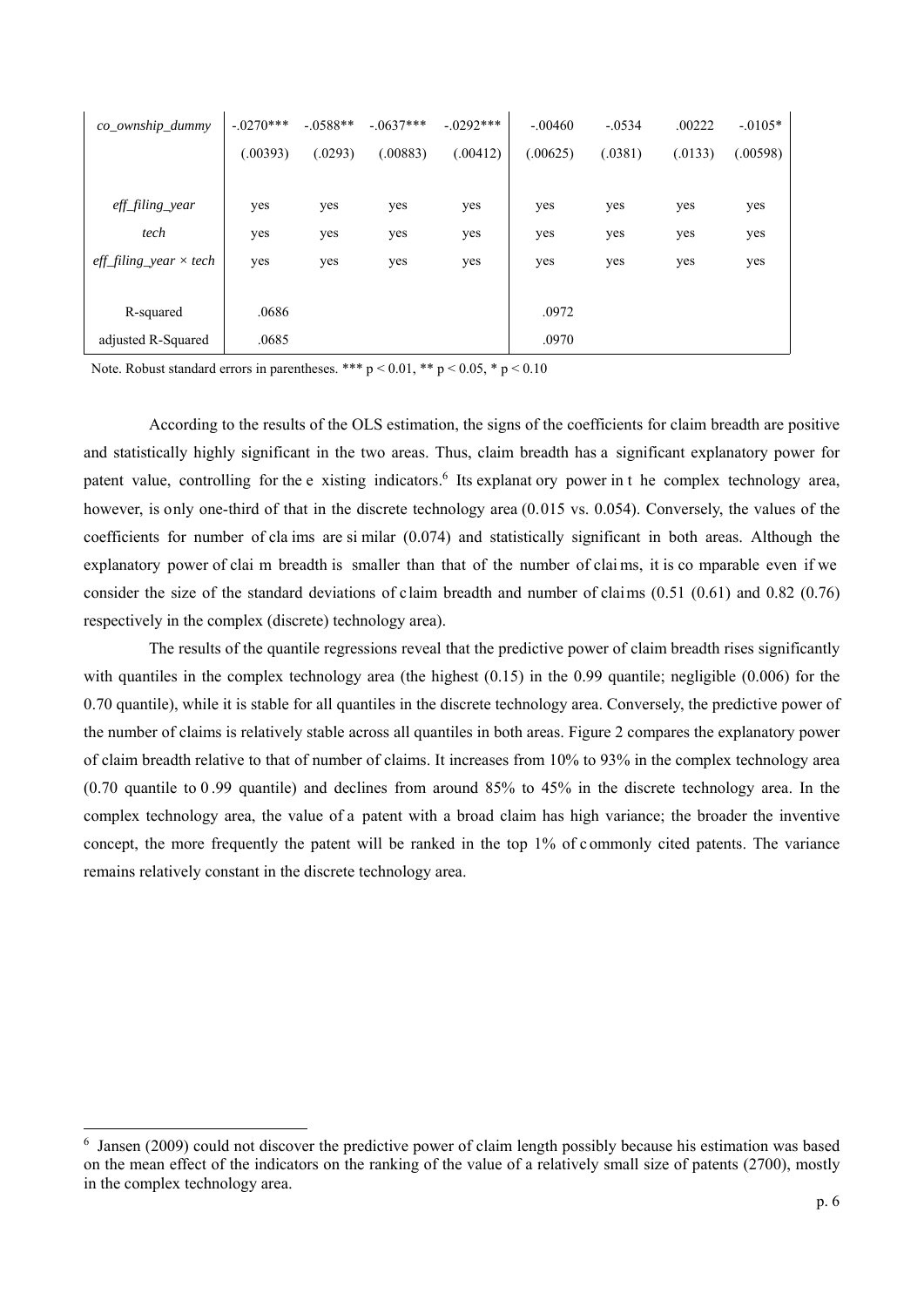

#### **Figure 2 Relative value of the coefficient for claim breadth against that of number of claims**

Note: The figure shows the values of (coefficient for claim breadth /coefficient for number of claims) estimated by quantile regression where the quantile is 0.99, 0.97, 0.95, 0.90, 0.80, and 0.70 as well as those estimated by OLS.

The differential effect of claim breadth between the two areas is c onsistent with the following interpretation. Since many patented technologies are combined to produce a product in the complex technology area, the value of a pioneering patent with a broad claim depends on the existence of many complementary technologies in this area. Thus, the value of a patent with a broad claim tends to have high variance in the complex technology area, since the availability of complementary technologies is uncertain, and such uncertainty rises with the scope of the patent claim. However, the value of a patent in the discrete technology area d epends on the standalone value only; thus, a patent with a broad claim is not as uncertain.

### **5. Conclusions**

The empirical results clearly show the considerable predictive power of claim breadth, which is measured by the inverse of claim length, for patent value. It is statistically significant in predicting the number of applicant forward citations, controlling for the major bibliographic indicators. Moreover, its pred ictive power is stable across all quantiles in the discrete technology area and rises s ignificantly with quantiles in the complex technology area. These findings suggest that the value of a pioneering patent with few limitations on its claim is more uncertain in the complex technology area than in the discrete technology area, since the former depends on the existence of complementary technologies.

### **Acknowledgment**

This work was supported by JSPS KAKENHI Grant Number 26885031. We would like to thank Research Assistant Junko Morikawa for checking the samples.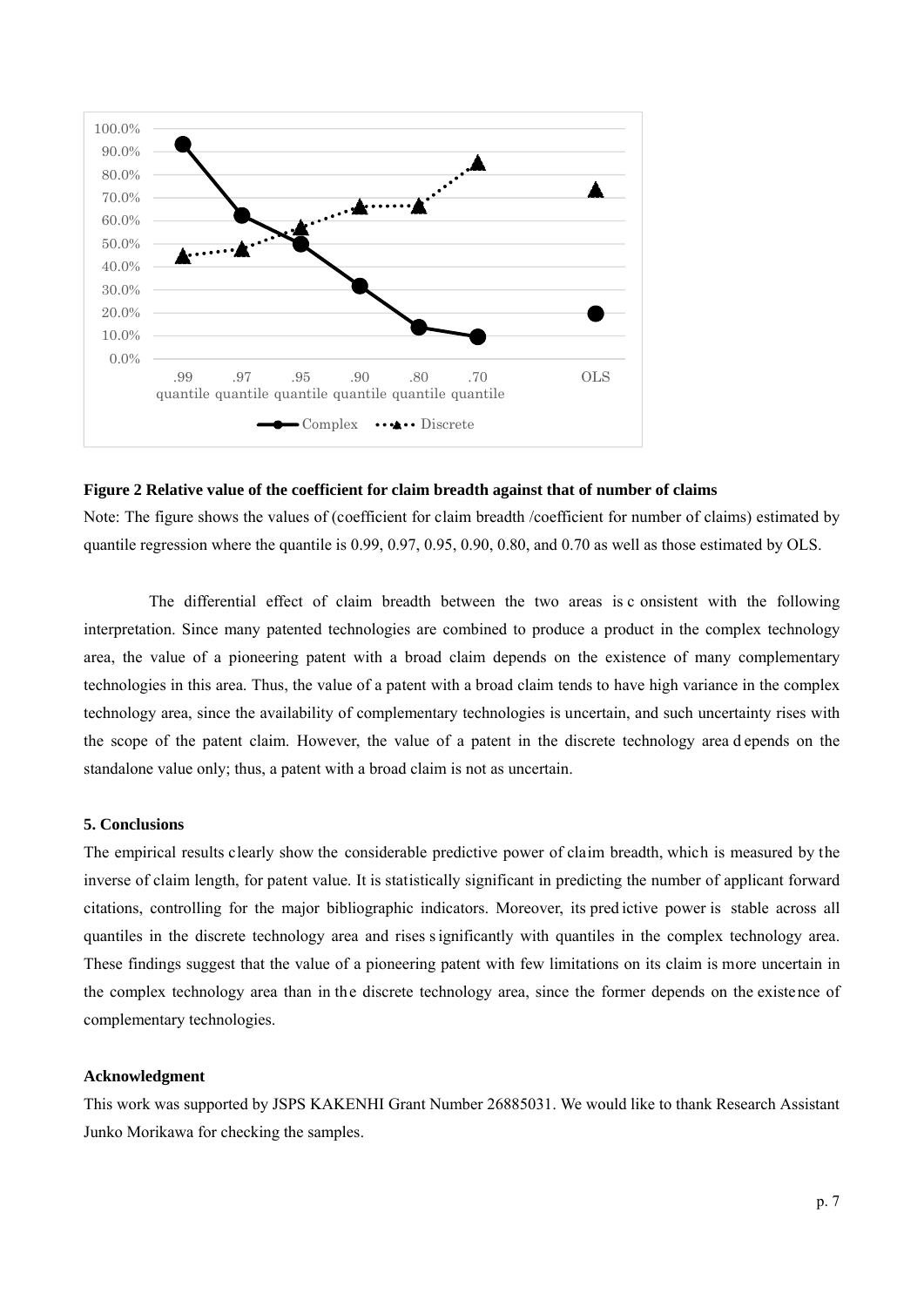### **References**

Cohen, W.M., Nelson, R.R., Walsh, J.P., 2000. Protecting their intellectual assets: Appropriability conditions and why the US manufacturing firms patent (or not). NBER working paper 7552.

Jansen, W., 2009. Examining the relation between patent value and patent claims. Eindhoven: Eindhoven University of Technology.

Lanjouw, J.O., Schankerman, M.A., 2004. Patent quality and research productivity: Measuring innovation with multiple indicators. Econ. J.114, 441–465.

NISTEP, 2015, "Company name dictionary."

URL: http://www.nistep.go.jp/research/scisip/data-and-information-infrastructure (accessed 17.04.15).

NISTEP, 2015, "Connection table to other databases."

URL: http://www.nistep.go.jp/research/scisip/data-and-information-infrastructure (accessed 17.04.15).